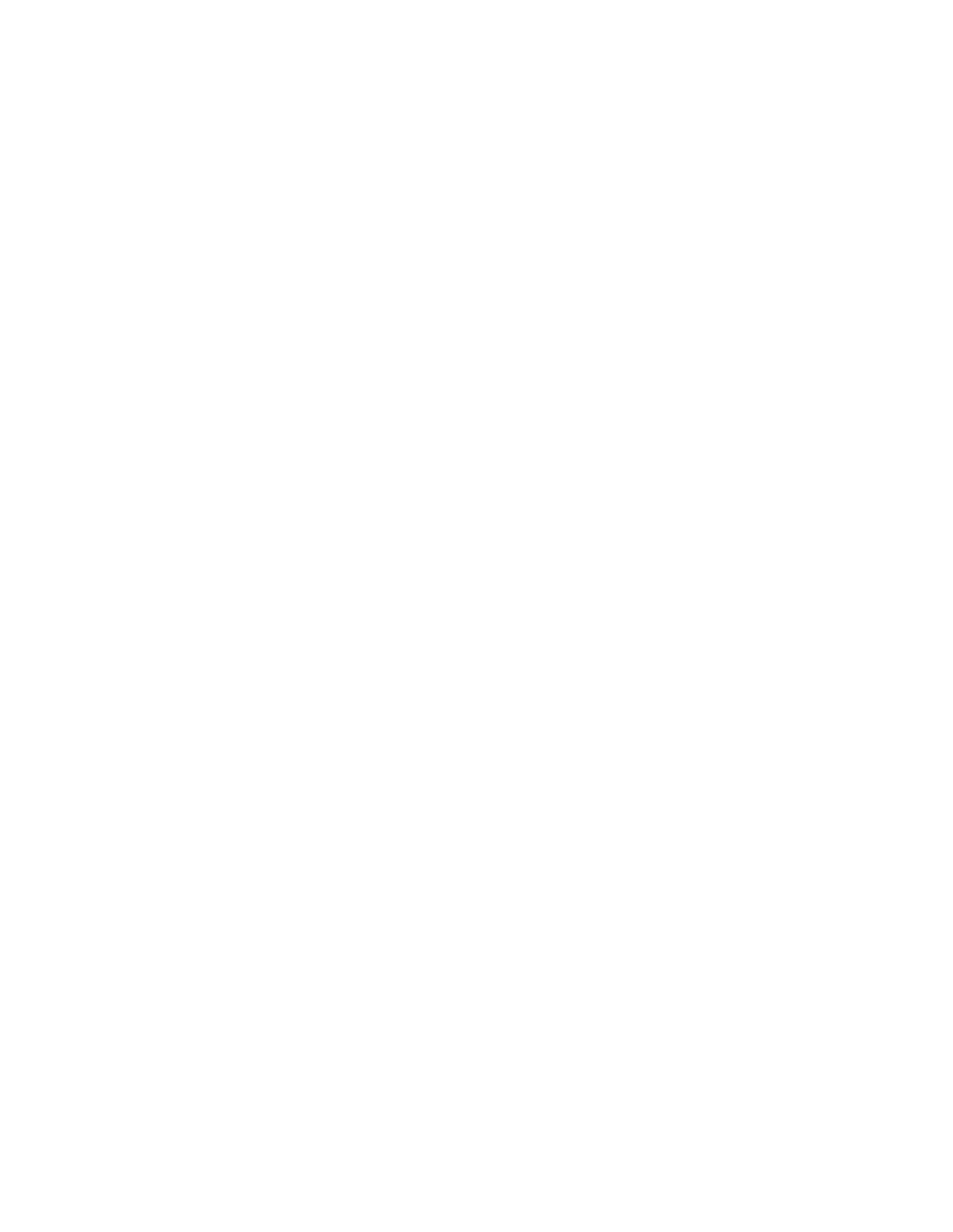# **TRUCKED LIQUID WASTE PROGRAM 2016 ANNUAL REPORT**

#### **BACKGROUND**

Under Section 19 of the Core Area Liquid Waste Management Plan, the Capital Regional District (CRD) implements a program to coordinate the collection and disposal of trucked liquid waste (TLW). TLW are non-domestic liquid wastes that are prohibited from discharge to sanitary sewer or stormwater systems and must be transported by truck to a disposal facility. Examples of TLW include catch basin, grease interceptor and oil/water separator wastes.

The CRD's Trucked Liquid Waste Program (the Program) addresses the Core Area Liquid Waste Management Plan requirements related to management of TLW. The objective of the Program is to ensure that TLW is handled and disposed of in an appropriate and responsible manner, to protect the environment and public health. The Program's goals are to:

- promote pollution prevention
- promote informed decisions by the industrial, commercial and institutional sector on liquid waste disposal
- encourage the development of appropriate and cost effective facilities
- encourage and increase compliance with regulations

A key component of the Program is industry partnership and outreach that promotes education of TLW generators and haulers. The Program educates service providers regarding disposal options, waste pretreatment, and maintenance requirements. The Program routinely prepares outreach materials regarding TLW issues and presents relevant topics at annual stakeholder meetings.

#### **OUTREACH AND EDUCATION**

Staff coordinated a number of outreach initiatives in 2016 specifically targeting TLW haulers and waste generators. The following outlines activities completed in 2016.

#### **Fall Ad Series**

The annual fall advertising program focusses on catch basin maintenance and clean outs and typically runs in early October prior to the rainy season. Communications and media plans were updated to effectively target the intended audience (businesses and business associations). The following media were used to promote catch basin cleaning:

- Paper and electronic news publications (see Figure 1)
- **Magazines**
- Radio
- Facebook and Twitter

Website metrics indicate the ad campaign is successful at directing traffic to relevant pages on catch basin cleaning throughout the duration of the campaign.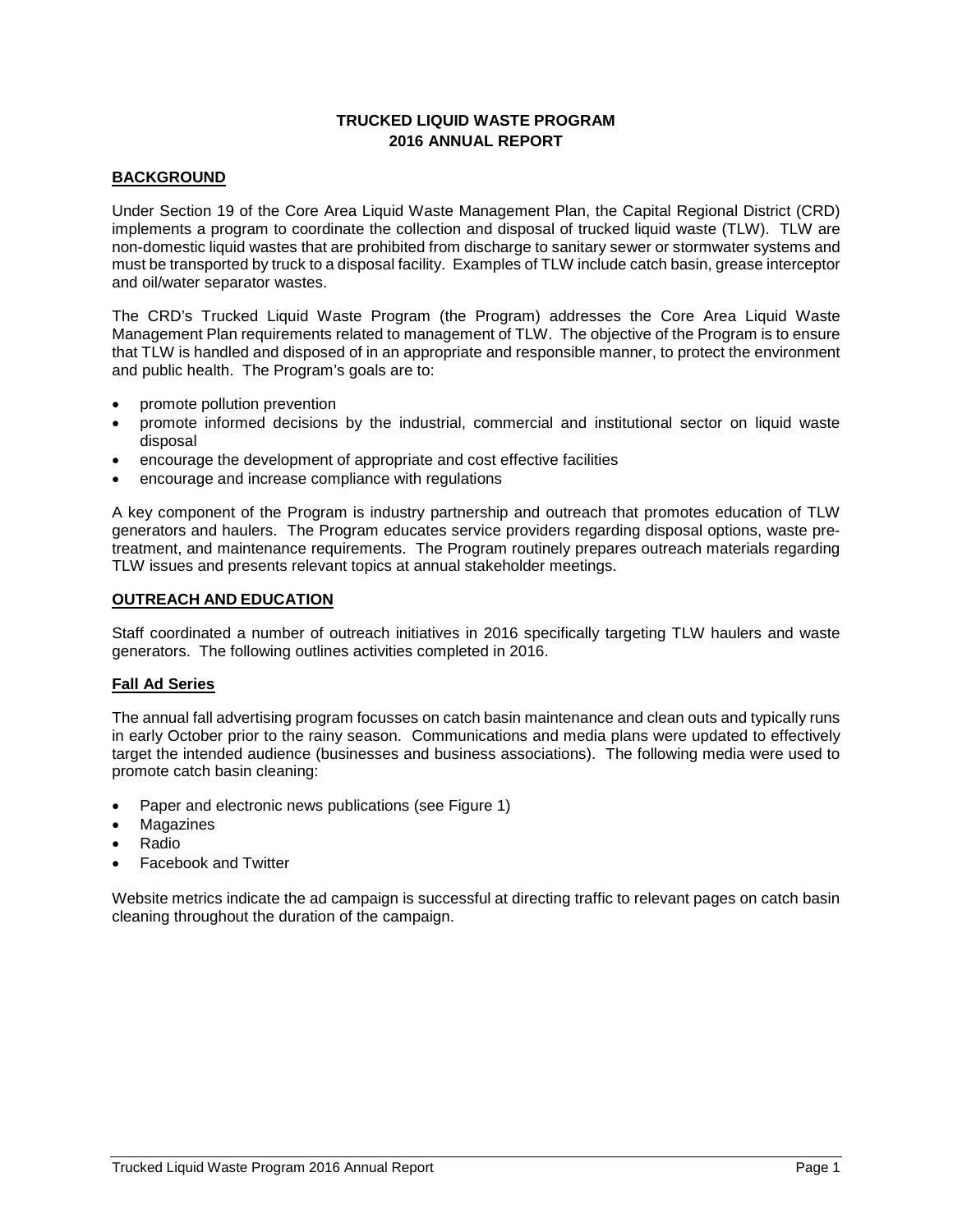

**Figure 1 Example of Fall Catch Basin Ad, 2016**

#### **Website**

The CRD TLW web page includes a service provider directory, information on proper management and disposal of wastes, catch basin facts, technical reports and tools for waste management. The service provider directory is a useful tool to connect generators with service providers to ensure responsible waste management. The directory and TLW pages are reviewed regularly and updated, as needed.

The majority of website traffic was related to catch basin maintenance and servicing, which is the focus of the TLW fall ad campaign series. Analysis of page views reveals that the majority of web traffic occurs throughout the duration of the ad campaign. This web content is a unique regional resource for individuals and businesses looking for information on catch basins.

#### **Catch Basin Maintenance Pamphlet**

In collaboration with the Integrated Watershed Management (IWM) Program, the annual catch basin information pamphlet was improved in 2016 and incorporated within IWM 'Watershed-wise business' pamphlet series. The intent of the 'Watershed-Wise Business' series is to provide comprehensive information on all aspects of stormwater protection and management to regional businesses.

### **TLW Characterization Study**

A TLW characterization study was completed in 2016 in partnership with the CRD's Regional Source Control Program (RSCP). Point of disposal samples were collected to document and correlate waste classes and quality. The data support discharge objectives at the treatment facility. The results will improve understanding of the types of TLW discharged at the local treatment facility and will help to guide future outreach efforts.

#### **INDUSTRY RELATIONS**

CRD staff routinely liaise with the TLW industry to inform outreach objectives and areas for research. Industry liaison includes periodic consultation with the TLW stakeholders' group and annual tours/meetings with service providers or waste generators.